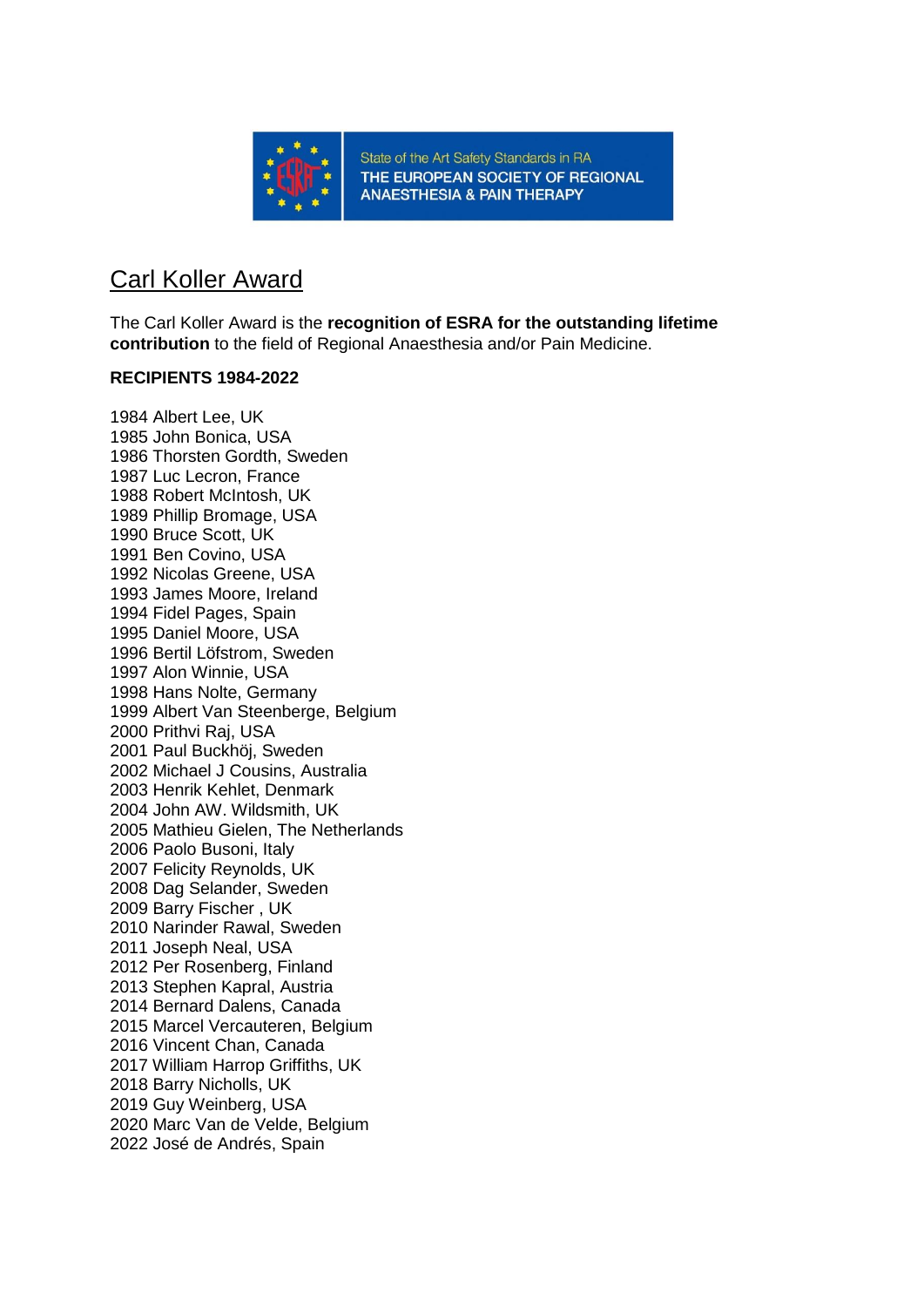## Recognition of Education in Regional Anaesthesia Award

ESRA undertakes to support outstanding innovative activities or developments in the field of Regional Anaesthesia by annually awarding the Regional Anaesthesia Award.

This award is a **reflection on excellence in teaching & clinical education in the field of regional anaesthesia**.

#### **RECIPIENTS 2005-2022**

2005 Alain Delbos, France 2006 Martin Jöhr, Switzerland 2007 Stephan Kapral, Austria 2008 Barry Nicholls, UK. 2009 Hans Hinrich Mehrkens, Germany 2010 Slobodan Gligoijevich, Switzerland 2011 Miguel Angel Reina, Spain 2012 Admir Hadzic 2013 Alain Borgeat & EDRA Board 2014 José De Andrés, Spain 2015 Xavier Capdevila, France 2016 Xavier Sala-Blanch, Spain 2017 Paul Kessler, Germany 2018 Øivind Klaastad, Norway 2019 Manoj Karmakar, Hong Kong 2020 Luc Mercadal, France 2022 José Aguirre, Switzerland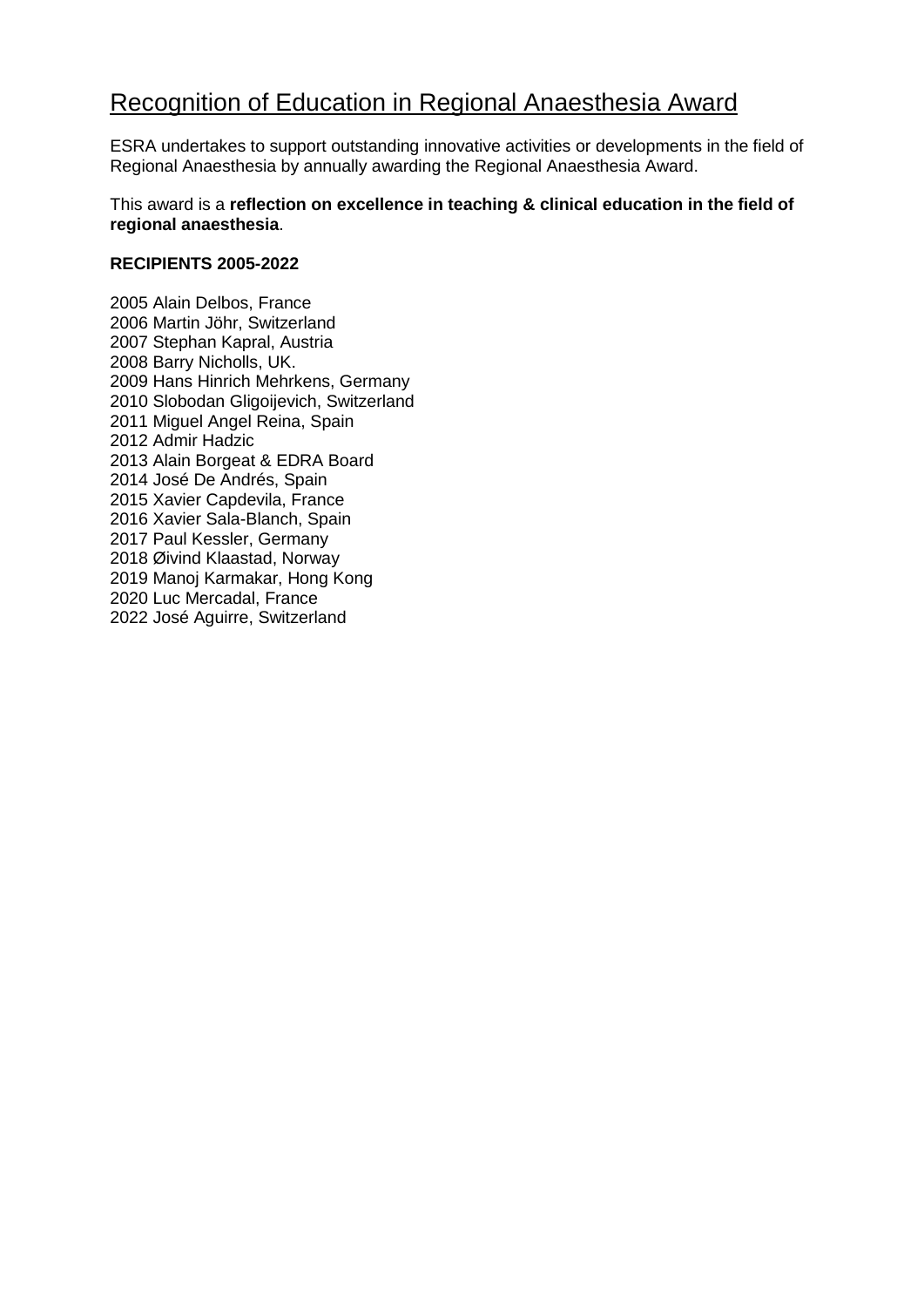## Albert Van Steenberge Award

The ESRA Albert Van Steenberge Award was created in 2010 in the memory of Albert Van Steenberge, one of the society's founding members.

Recipients of this award are recognized based on the following:

- The recipient must be of European nationality
- The award will recognise a scientific article considered most relevant, in its contribution to the practice of regional anaesthesia and published in the year preceding the Annual Congress.

### **RECIPIENTS 2011-2022**

**2011 Steinfeldt T**, Nimphius W, Werner T, Vassiliou T, Kill C, Karakas E, Wulf H, Graf J. Nerve injury by needle nerve perforation in regional anaesthesia : does size matter. Br J Anaesth. 2010 Feb;104(2):245-53.

**2012 Karanikolas M**, Aretha D, Tsolakis I, Monantera G, Kiekkas P, Papadoulas S, Swarm RA, Filos KS. Optimized perioperative analgesia reduces chronic phantom limb pain intensity, prevalence, and frequency: a prospective, randomized, clinical trial. Anesthesiology. 2011 May;114(5):1144-54.

**2013 Piegeler T**, Votta-Velis EG, Liu G, Place AT, Schwartz DE, Beck-Schimmer B, Minshall RD, Borgeat A. Antimetastatic Potential of Amide-linked Local Anesthetics: Inhibition of Lung Adenocarcinoma Cell Migration and Inflammatory Src Signaling Independent of Sodium Channel Blockade. Anesthesiology. 2012; 117(3):548-559.

**2014 Schäper J** et al. Regional sympathetic blockade attenuates activation of intestinal macrophages and reduces gut barrier failure. Anesthesiology. 2013 Jan;118(1):134-42.

**2015 Desmet M**, H. Braems, M. Reynvoet, S. Plasschaert, J. Van Cauwelaert, H. Pottel, S. Carlier, C. Missant and M. Van de Velde. I.V. and perineural dexamethasone are equivalent in increasing the analgesic duration of a single-shot interscalene block with ropivacaine for shoulder surgery: a prospective, randomized, placebo-controlled study. Br J Anaesth septembre 2013 . 111(3): 445-452.

**2016 Bomberg H**, Kubulus C, List F, Albert N, Schmitt K, Gräber S, Kessler P, Steinfeldt T, Standl T, Gottschalk A, Wirtz SP, Burgard G, Geiger P, Spies CD, Volk T; German Network for Regional Anaesthesia Investigators. Diabetes: a risk factor for catheter-associated infections. Reg Anesth Pain Med. 2015 Jan-Feb;40(1):16-21.

**2017 Kubulus C**, Schmitt K, Albert N, Raddatz A, Gräber S, Kessler P, Steinfeldt T, Standl T, Gottschalk A, Meissner W, Wirtz S, Birnbaum J, Stork J, Volk T, Bomberg H. Awake, sedated or anaesthetised for regional anaesthesia block placements?: A retrospective registry analysis of acute complications and patient satisfaction in adults. European Journal of Anaesthesiology: October 2016 - Volume 33 - Issue 10 - p 715–724.

**2018 Bendtsen TF**, Moriggl B, Chan V, Børglum J, The Optimal Analgesic Block for Total Knee Arthroplasty. Reg Anesth Pain Med, 2016 Nov/Dec; 41(6): 711-719.

**2019 Server A**, Miguel A. Reina, André P. Boezaart, Alberto Prats-Galino, Marielle Esteves Coelho, and Xavier Sala-Blanch. Microanatomical Nerve Architecture of 6 Mammalian Species. Is Trans- Species Translational Anatomic Extrapolation Valid? Reg Anesth Pain Med 2018;43: 496–501.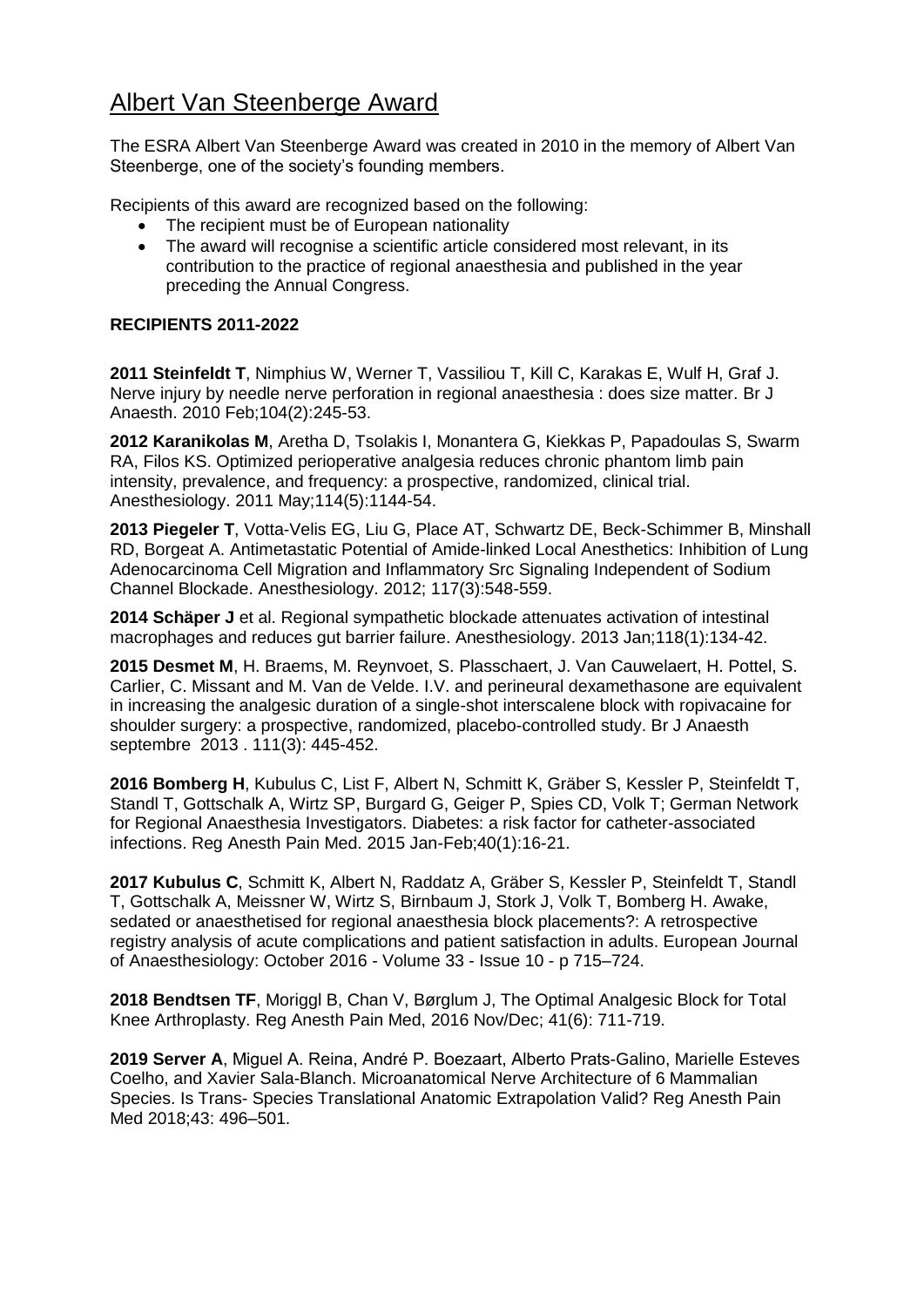**2020 Fenten MGE**, Bakker SMK, Scheffer GJ, Wymenga AB, Stienstra R, Heesterbeek PJC. Femoral nerve catheter vs local infiltration for analgesia in fast track total knee arthroplasty: short-term and long-term outcomes.

Br J Anaesth. 2018 Oct;121(4):850-858.

**2021 Ferré F**, Pommier M, Laumonerie P, Ferrier A, Menut R, Bosch L, Balech V, Bonnevialle N, Minville V., Hemidiaphragmatic paralysis following ultrasound-guided anterior vs. posterior suprascapular nerve block: a double-blind, randomised control trial. Anaesthesia. 2020 Apr;75(4):499-508. doi: 10.1111/anae.14978. Epub 2020 Jan 26. PMID: 31984478.

**2022 Bloc S**, Perot BP, Gibert H, Law Koune JD, Burg Y, Leclerc D, Vuitton AS, De La Jonquière C, Luka M, Waldmann T, Vistarini N, Aubert S, Ménager MM, Merzoug M, Naudin C, Squara P, Efficacy of parasternal block to decrease intraoperative opioid use in coronary artery bypass surgery via sternotomy: a randomized controlled trial Reg Anesth Pain Med. 2021 Aug;46(8):671-678.